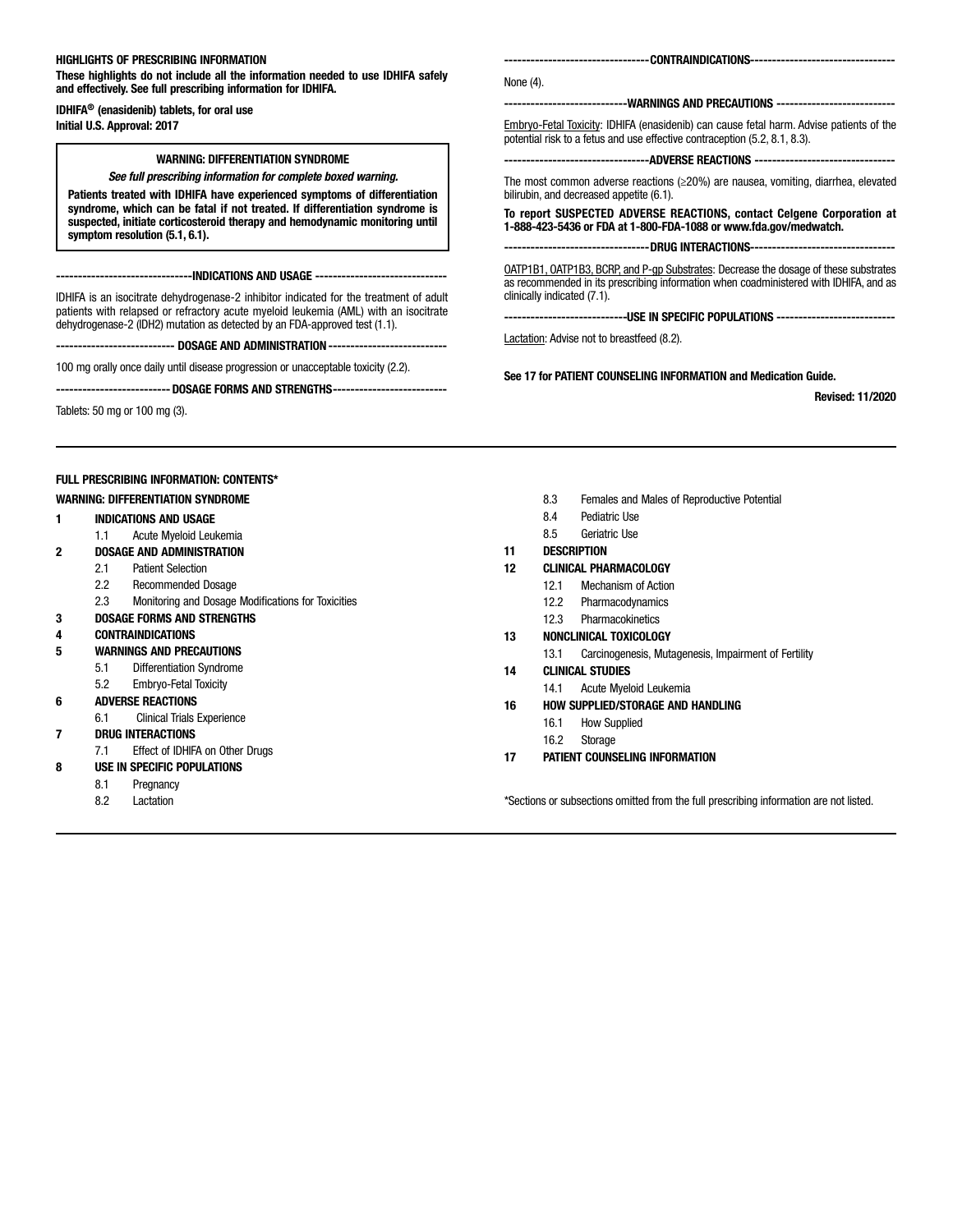Patients treated with IDHIFA (enasidenib) have experienced symptoms of differentiation syndrome, which can be fatal if not treated. Symptoms may include fever, dyspnea, acute respiratory distress, pulmonary infiltrates, pleural or pericardial effusions, rapid weight gain or peripheral edema, lymphadenopathy, bone pain, and hepatic, renal, or multi-organ dysfunction. If differentiation syndrome is suspected, initiate corticosteroid therapy and hemodynamic monitoring until symptom resolution *[see Warnings and Precautions (5.1) and Adverse Reactions (6.1)]*.

## 1 INDICATIONS AND USAGE

#### 1.1 Acute Myeloid Leukemia

IDHIFA is indicated for the treatment of adult patients with relapsed or refractory acute myeloid leukemia (AML) with an isocitrate dehydrogenase-2 (IDH2) mutation as detected by an FDA-approved test.

#### 2 DOSAGE AND ADMINISTRATION

#### 2.1 Patient Selection

Select patients for the treatment of AML with IDHIFA based on the presence of IDH2 mutations in the blood or bone marrow *[see Indications and Usage (1.1) and Clinical Studies (14.1)]*. Information on FDA-approved tests for the detection of IDH2 mutations in AML is available at http://www.fda.gov/CompanionDiagnostics.

#### 2.2 Recommended Dosage

The recommended dosage of IDHIFA is 100 mg taken orally once daily with or without food until disease progression or unacceptable toxicity. For patients without disease progression or unacceptable toxicity, treat for a minimum of 6 months to allow time for clinical response.

Do not split or crush IDHIFA tablets. Administer IDHIFA tablets orally about the same time each day. If a dose of IDHIFA is vomited, missed, or not taken at the usual time, administer the dose as soon as possible on the same day, and return to the normal schedule the following day.

#### 2.3 Monitoring and Dosage Modifications for Toxicities

Assess blood counts and blood chemistries for leukocytosis and tumor lysis syndrome prior to the initiation of IDHIFA and monitor at a minimum of every 2 weeks for at least the first 3 months during treatment. Manage any abnormalities promptly *[see Adverse Reactions (6.1)]*.

Interrupt dosing or reduce dose for toxicities. See Table 1 for dosage modification guidelines.

| <b>Dosage Modifications for IDHIFA-Related Toxicities</b><br>Table 1: |  |
|-----------------------------------------------------------------------|--|
|-----------------------------------------------------------------------|--|

| <b>Adverse Reaction</b>                                                                                                                 | <b>Recommended Action</b>                                                                                                                                                                                                               |
|-----------------------------------------------------------------------------------------------------------------------------------------|-----------------------------------------------------------------------------------------------------------------------------------------------------------------------------------------------------------------------------------------|
| • Differentiation syndrome                                                                                                              | • If differentiation syndrome is suspected, administer<br>systemic corticosteroids and initiate hemodynamic<br>monitoring <i>[see Warnings and Precautions (5.1)]</i> .                                                                 |
|                                                                                                                                         | Interrupt IDHIFA if severe pulmonary symptoms<br>requiring intubation or ventilator support, and/or<br>renal dysfunction persist for more than 48 hours<br>after initiation of corticosteroids [see Warnings and<br>Precautions (5.1)]. |
|                                                                                                                                         | • Resume IDHIFA when signs and symptoms<br>improve to Grade 2* or lower.                                                                                                                                                                |
| • Noninfectious leukocytosis (white<br>blood cell [WBC] count greater<br>than 30 x $10^9$ /L)                                           | • Initiate treatment with hydroxyurea, as per<br>standard institutional practices.                                                                                                                                                      |
|                                                                                                                                         | Interrupt IDHIFA if leukocytosis is not improved with<br>hydroxyurea, and then resume IDHIFA at 100 mg<br>daily when WBC is less than 30 x $10^9$ /L.                                                                                   |
| • Elevation of bilirubin greater than                                                                                                   | • Reduce IDHIFA dose to 50 mg daily.                                                                                                                                                                                                    |
| 3 times the upper limit of normal<br>(ULN) sustained for $\geq$ 2 weeks<br>without elevated transaminases<br>or other hepatic disorders | Resume IDHIFA at 100 mg daily if bilirubin<br>elevation resolves to less than 2 x ULN.                                                                                                                                                  |
| • Other Grade 3* or higher toxicity<br>considered related to treatment                                                                  | • Interrupt IDHIFA until toxicity resolves to Grade 2*<br>or lower.                                                                                                                                                                     |
| including tumor lysis syndrome                                                                                                          | • Resume IDHIFA at 50 mg daily; may increase<br>to 100 mg daily if toxicities resolve to Grade 1*<br>or lower.                                                                                                                          |
|                                                                                                                                         | • If Grade 3* or higher toxicity recurs, discontinue<br><b>IDHIFA.</b>                                                                                                                                                                  |

\*Grade 1 is mild, Grade 2 is moderate, Grade 3 is serious, Grade 4 is life-threatening.

## 3 DOSAGE FORMS AND STRENGTHS

IDHIFA is available in the following tablet strengths:

- 50-mg tablet: Pale yellow to yellow oval-shaped film-coated tablet debossed "ENA" on one side and "50" on the other side.
- 100-mg tablet: Pale yellow to yellow capsule-shaped film-coated tablet debossed "ENA" on one side and "100" on the other side.

## 4 CONTRAINDICATIONS

None.

#### 5 WARNINGS AND PRECAUTIONS

#### 5.1 Differentiation Syndrome

In the clinical trial, 14% of patients treated with IDHIFA experienced differentiation syndrome, which may be life-threatening or fatal if not treated. Differentiation syndrome is associated with rapid proliferation and differentiation of myeloid cells. While there is no diagnostic test for differentiation syndrome, symptoms in patients treated with IDHIFA included acute respiratory distress represented by dyspnea and/or hypoxia (68%) and need for supplemental oxygen (76%); pulmonary infiltrates (73%) and pleural effusion (45%); renal impairment (70%); fever (36%); lymphadenopathy (33%); bone pain (27%); peripheral edema with rapid weight gain (21%); and pericardial effusion (18%). Hepatic, renal, and multi-organ dysfunction have also been observed.

Differentiation syndrome has been observed with and without concomitant hyperleukocytosis, in as early as 1 day and up to 5 months after IDHIFA initiation.

If differentiation syndrome is suspected, initiate oral or intravenous corticosteroids (e.g., dexamethasone 10 mg every 12 hours) and hemodynamic monitoring until improvement. Taper corticosteroids only after resolution of symptoms. Symptoms of differentiation syndrome may recur with premature discontinuation of corticosteroid treatment. If severe pulmonary symptoms requiring intubation or ventilator support, and/or renal dysfunction persist for more than 48 hours after initiation of corticosteroids, interrupt IDHIFA until signs and symptoms are no longer severe *[see Dosage and Administration (2.3)]*. Hospitalization for close observation and monitoring of patients with pulmonary and/or renal manifestation is recommended.

### 5.2 Embryo-Fetal Toxicity

Based on animal embryo-fetal toxicity studies, IDHIFA can cause embryo-fetal harm when administered to a pregnant woman. In animal embryo-fetal toxicity studies, enasidenib caused embryo-fetal toxicities starting at 0.1 times the steady state clinical exposure based on the area under the concentration-time curve (AUC) at the recommended human dose.

Advise pregnant women of the potential risk to the fetus. Advise females of reproductive potential to use effective contraception during treatment with IDHIFA and for at least 2 months after the last dose. Advise males with female partners of reproductive potential to use effective contraception during treatment with IDHIFA and for at least 2 months after the last dose *[see Use in Specific Populations (8.1, 8.3)]*.

### 6 ADVERSE REACTIONS

The following clinically significant adverse reactions are described elsewhere in the labeling:

• Differentiation Syndrome *[see Warnings and Precautions (5.1)]*

### 6.1 Clinical Trials Experience

Because clinical trials are conducted under widely varying conditions, adverse reaction rates observed in the clinical trials of a drug cannot be directly compared to rates in the clinical trials of another drug and may not reflect the rates observed in practice.

The safety evaluation of single-agent IDHIFA is based on 214 patients with relapsed or refractory AML who were assigned to receive 100 mg daily *[see Clinical Studies (14.1)]*. The median duration of exposure to IDHIFA was 4.3 months (range 0.3 to 23.6). The 30-day and 60-day mortality rates observed with IDHIFA were 4.2% (9/214) and 11.7% (25/214), respectively.

Serious adverse reactions were reported in 77.1% of patients. The most frequent serious adverse reactions (≥2%) were leukocytosis (10%), diarrhea (6%), nausea (5%), vomiting (3%), decreased appetite (3%), tumor lysis syndrome (5%), and differentiation syndrome (8%). Differentiation syndrome events characterized as serious included pyrexia, renal failure acute, hypoxia, respiratory failure, and multi-organ failure.

Overall, 92 of 214 patients (43%) required a dose interruption due to an adverse reaction; the most frequent adverse reactions leading to dose interruption were differentiation syndrome (4%) and leukocytosis (3%). Ten of 214 patients (5%) required a dose reduction due to an adverse reaction; no adverse reaction required dose reduction in more than 2 patients. Thirty-six of 214 patients (17%) permanently discontinued IDHIFA due to an adverse reaction; the most frequent adverse reaction leading to permanent discontinuation was leukocytosis (1%).

The most common adverse reactions (≥20%) of any grade were nausea, vomiting, diarrhea, elevated bilirubin and decreased appetite.

Adverse reactions reported in the trial are shown in Table 2.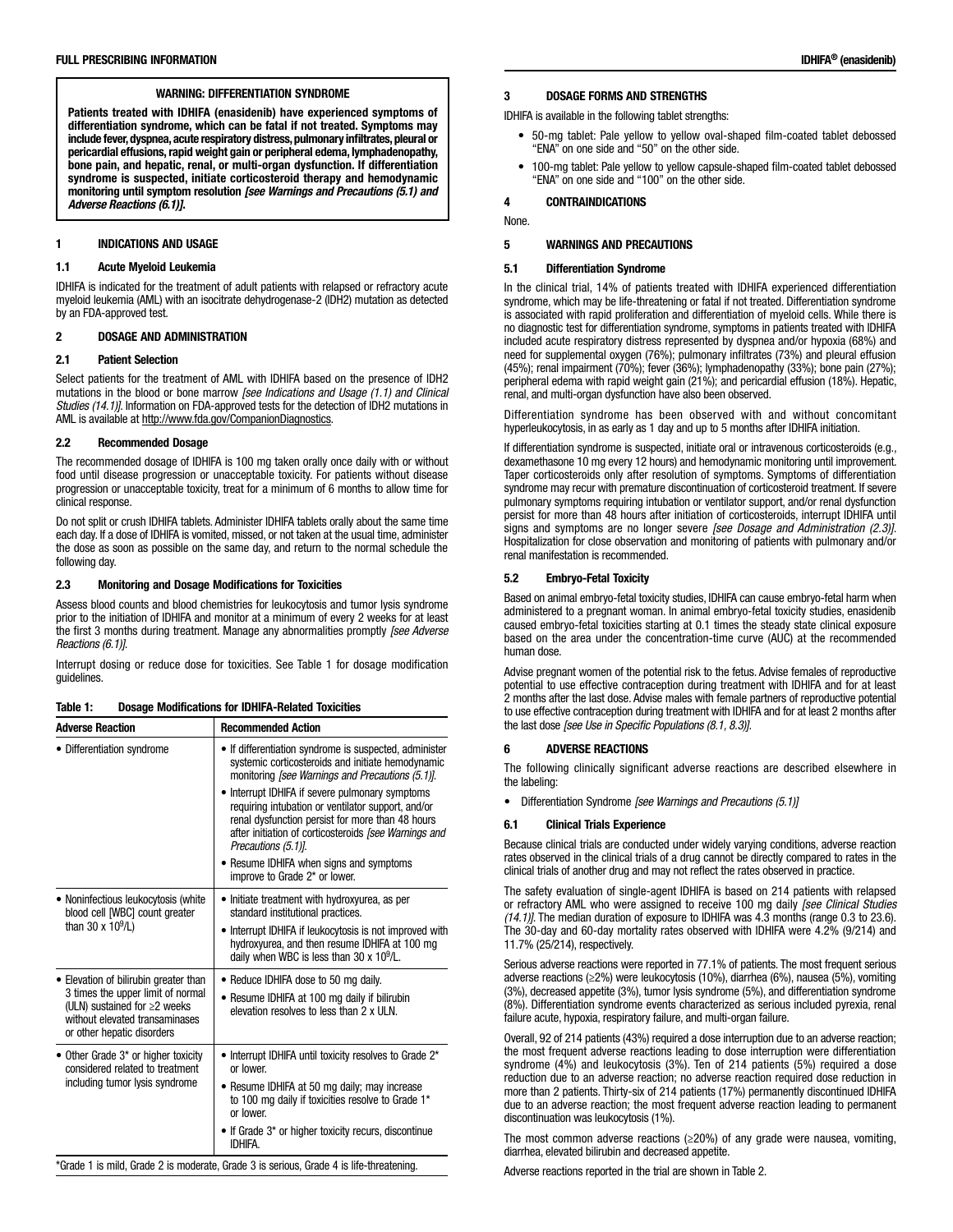| Table 2: | Adverse Reactions Reported in $\geq 10\%$ (Any Grade) or $\geq 3\%$ (Grade 3-5) |
|----------|---------------------------------------------------------------------------------|
|          | of Patients with Relapsed or Refractory AML                                     |

|                                               | IDHIFA (100 mg daily)<br>$N = 214$    |                                      |
|-----------------------------------------------|---------------------------------------|--------------------------------------|
| <b>Body System</b><br><b>Adverse Reaction</b> | <b>All Grades</b><br>$N=214$<br>n (%) | $\geq$ Grade 3<br>$N=214$<br>$n$ (%) |
| Gastrointestinal Disorders <sup>a</sup>       |                                       |                                      |
| Nausea                                        | 107 (50)                              | 11(5)                                |
| Diarrhea                                      | 91 (43)                               | 17(8)                                |
| Vomiting                                      | 73 (34)                               | 4(2)                                 |
| <b>Metabolism and Nutrition Disorders</b>     |                                       |                                      |
| Decreased appetite                            | 73 (34)                               | 9(4)                                 |
| Tumor lysis syndrome <sup>b</sup>             | 13(6)                                 | 12(6)                                |
| <b>Blood and Lymphatic System Disorders</b>   |                                       |                                      |
| Differentiation syndrome <sup>c</sup>         | 29 (14)                               | 15(7)                                |
| Noninfectious leukocytosis                    | 26 (12)                               | 12 (6)                               |
| <b>Nervous System Disorders</b>               |                                       |                                      |
| Dysgeusia                                     | 25 (12)                               | 0(0)                                 |

<sup>a</sup> Gastrointestinal disorders observed with IDHIFA treatment can be associated with other commonly reported events such as abdominal pain, and weight decreased.

<sup>b</sup> Tumor lysis syndrome observed with IDHIFA treatment can be associated with commonly reported uric acid increased.

<sup>c</sup> Differentiation syndrome can be associated with other commonly reported events such as respiratory failure, dyspnea, hypoxia, pyrexia, peripheral edema, rash, or renal insufficiency.

Other clinically significant adverse reactions occurring in ≤10% of patients included:

• *Respiratory, Thoracic, and Mediastinal Disorders:* Pulmonary edema, acute respiratory distress syndrome

Changes in selected post-baseline laboratory values that were observed in patients with relapsed or refractory AML are shown in Table 3.

Table 3: Most Common (≥20%) New or Worsening Laboratory Abnormalities Reported in Patients with Relapsed or Refractory AML

|                              | IDHIFA (100 mg daily)<br>$N = 214$ |                       |
|------------------------------|------------------------------------|-----------------------|
| <b>Parameter<sup>a</sup></b> | <b>All Grades</b><br>(%)           | Grade $\geq 3$<br>(%) |
| Total bilirubin increased    | 81                                 | 15                    |
| Calcium decreased            | 74                                 |                       |
| Potassium decreased          | 41                                 | 15                    |
| Phosphorus decreased         | 27                                 |                       |

a Includes abnormalities occurring up to 28 days after last IDHIFA dose, if new or worsened by at least one grade from baseline, or if baseline was unknown. The denominator varies based on data collected for each parameter (N=213 except phosphorous N=209).

### Elevated Bilirubin

IDHIFA may interfere with bilirubin metabolism through inhibition of UGT1A1 *[see Clinical Pharmacology (12.3)]*. Thirty-seven percent of patients (80/214) experienced total bilirubin elevations  $\geq 2$  x ULN at least one time. Of those patients who experienced total bilirubin elevations ≥2 x ULN, 35% had elevations within the first month of treatment, and 89% had no concomitant elevation of transaminases or other severe adverse events related to liver disorders. No patients required a dose reduction for hyperbilirubinemia; treatment was interrupted in 3.7% of patients, for a median of 6 days. Three patients (1.4%) discontinued IDHIFA permanently due to hyperbilirubinemia.

### Noninfectious Leukocytosis

IDHIFA can induce myeloid proliferation resulting in a rapid increase in white blood cell count.

### Tumor Lysis Syndrome

IDHIFA can induce myeloid proliferation resulting in a rapid reduction in tumor cells which may pose a risk for tumor lysis syndrome.

## 7 DRUG INTERACTIONS

## 7.1 Effect of IDHIFA on Other Drugs

### OATP1B1, OATP1B3, and BCRP Substrates

IDHIFA is an OATP1B1, OATP1B3, and BCRP inhibitor. Coadministration of IDHIFA increases the exposure of OATP1B1, OATP1B3, and BCRP substrates, which may increase the incidence and severity of adverse reactions of these substrates *[see Clinical Pharmacology (12.3)]*. Decrease the dosage of OATP1B1, OATP1B3, and BCRP substrate(s) as recommended in the respective prescribing information, and as clinically indicated.

#### Certain P-glycoprotein (P-gp) Substrates

IDHIFA is a P-gp inhibitor. Coadministration of IDHIFA increases the exposure of P-gp substrates, which may increase the incidence and severity of adverse reactions of these substrates *[see Clinical Pharmacology (12.3)]*. For a P-gp substrate where small concentration changes may lead to serious adverse reactions, decrease the dose or modify the dosing frequency of such a P-gp substrate and monitor for adverse reactions as recommended in the respective prescribing information.

## 8 USE IN SPECIFIC POPULATIONS

## 8.1 Pregnancy

## Risk Summary

Based on animal embryo-fetal toxicity studies, IDHIFA can cause fetal harm when administered to a pregnant woman. There are no available data on IDHIFA use in pregnant women to inform a drug-associated risk of major birth defects and miscarriage. In animal embryo-fetal toxicity studies, oral administration of enasidenib to pregnant rats and rabbits during organogenesis was associated with embryo-fetal mortality and alterations to growth starting at 0.1 times the steady state clinical exposure based on the AUC at the recommended human dose *(see Data)*. Advise pregnant women of the potential risk to a fetus.

The estimated background risk of major birth defects and miscarriage for the indicated population is unknown. All pregnancies have a background risk of birth defect, loss, or other adverse outcomes. In the U.S. general population, the estimated background risk of major birth defects and miscarriage in clinically recognized pregnancies is 2%-4% and 15%-20%, respectively.

### Data

### *Animal Data*

Enasidenib administered to pregnant rats at a dose of 30 mg/kg twice daily during organogenesis (gestation days 6-17) was associated with maternal toxicity and adverse embryo-fetal effects including post-implantation loss, resorptions, decreased viable fetuses, lower fetal birth weights, and skeletal variations. These effects occurred in rats at approximately 1.6 times the clinical exposure at the recommended human daily dose of 100 mg/day.

In pregnant rabbits treated during organogenesis (gestation days 7-19), enasidenib was maternally toxic at doses equal to 5 mg/kg/day or higher (exposure approximately 0.1 to 0.6 times the steady state clinical exposure at the recommended daily dose) and caused spontaneous abortions at 5 mg/kg/day (exposure approximately 0.1 times the steady state clinical exposure at the recommended daily dose).

## 8.2 Lactation

## Risk Summary

There are no data on the presence of enasidenib or its metabolites in human milk, the effects on the breastfed child, or the effects on milk production. Because of the potential for adverse reactions in the breastfed child, advise women not to breastfeed during treatment with IDHIFA and for at least 2 months after the last dose.

### 8.3 Females and Males of Reproductive Potential

Based on animal embryo-fetal toxicity studies, IDHIFA can cause fetal harm when administered to a pregnant woman *[see Use in Specific Populations (8.1)]*.

### Pregnancy Testing

Verify pregnancy status in females of reproductive potential prior to starting IDHIFA.

## **Contraception**

### *Females*

Advise females of reproductive potential to use effective contraception during treatment with IDHIFA and for at least 2 months after the last dose. Coadministration of IDHIFA may increase or decrease the concentrations of combined hormonal contraceptives. The clinical significance of this potential drug interaction is unknown at this time.

### *Males*

Advise males with female partners of reproductive potential to use effective contraception during treatment with IDHIFA and for at least 2 months after the last dose of IDHIFA.

## **Infertility**

Based on findings in animals, IDHIFA may impair fertility in females and males of reproductive potential. It is not known whether these effects on fertility are reversible *[see Nonclinical Toxicology (13.1)]*.

## 8.4 Pediatric Use

Safety and effectiveness in pediatric patients have not been established.

### 8.5 Geriatric Use

No dosage adjustment is required for IDHIFA based on age. In the clinical study, 61% of 214 patients were aged 65 years or older, while 24% were older than 75 years. No overall differences in effectiveness or safety were observed between patients aged 65 years or older and younger patients.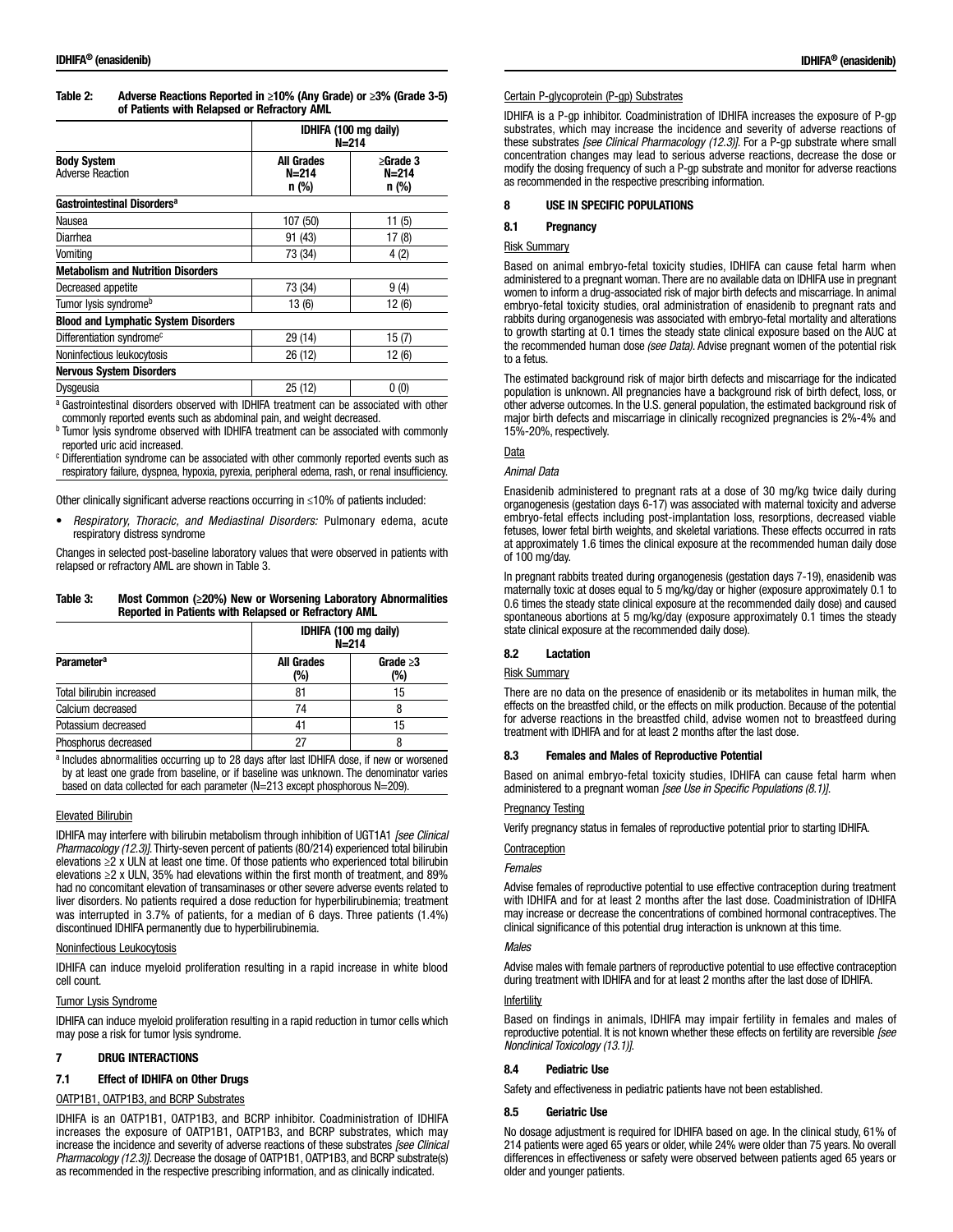# 11 DESCRIPTION

Enasidenib is an inhibitor of isocitrate dehydrogenase-2 (IDH2) enzyme. Enasidenib is available as the mesylate salt with the chemical name:

2-methyl-1-[(4-[6-(trifluoromethyl)pyridin-2-yl]-6-{[2-(trifluoromethyl)pyridin-4-yl]amino}- 1,3,5-triazin-2-yl)amino]propan-2-ol methanesulfonate.

#### Or

2-Propanol, 2-methyl-1-[[4-[6-(trifluoromethyl)-2-pyridinyl]-6-[[2-(trifluoromethyl)-4 pyridinyl]amino-1,3,5-triazin-2-yl]amino]-, methanesulfonate (1:1). The chemical structure is:



The empirical formula is  $C_{19}H_{17}F_6N_7O \bullet CH_3SO_3H (C_{20}H_{21}F_6N_7O_4S)$ , and the molecular weight is 569.48 g/mol. Enasidenib is practically insoluble (solubility ≤74 mcg/mL) in aqueous solutions across physiological pH range (pH 1.2 and 7.4).

IDHIFA (enasidenib) is available as a 50-mg tablet (equivalent to 60 mg enasidenib mesylate) and a 100-mg tablet (equivalent to 120 mg enasidenib mesylate) for oral administration. Each tablet contains inactive ingredients of colloidal silicon dioxide, hydroxypropyl cellulose, hypromellose acetate succinate, iron oxide yellow, magnesium stearate, microcrystalline cellulose, polyethylene glycol, polyvinyl alcohol, sodium lauryl sulfate, sodium starch glycolate, talc, and titanium dioxide.

## 12 CLINICAL PHARMACOLOGY

## 12.1 Mechanism of Action

Enasidenib is a small molecule inhibitor of the isocitrate dehydrogenase 2 (IDH2) enzyme. Enasidenib targets the mutant IDH2 variants R140Q, R172S, and R172K at approximately 40-fold lower concentrations than the wild-type enzyme in vitro. Inhibition of the mutant IDH2 enzyme by enasidenib led to decreased 2-hydroxyglutarate (2-HG) levels and induced myeloid differentiation in vitro and in vivo in mouse xenograft models of IDH2 mutated AML. In blood samples from patients with AML with mutated IDH2, enasidenib decreased 2-HG levels, reduced blast counts and increased percentages of mature myeloid cells.

## 12.2 Pharmacodynamics

## Cardiac Electrophysiology

The potential for QTc prolongation with enasidenib was evaluated in an open-label study in patients with advanced hematologic malignancies with an IDH2 mutation. No large mean changes in the QTc interval (>20 ms) were observed following treatment with enasidenib.

#### 12.3 Pharmacokinetics

The peak plasma concentration (Cmax) is 1.4 mcg/mL [coefficient of variation (CV%) 50%] after a single dose of 100 mg, and 13.1 mcg/mL (CV% 45%) at steady state for 100 mg daily. The area under concentration time curve (AUC) of enasidenib increases in an approximately dose proportional manner from 50 mg (0.5 times approved recommended dosage) to 450 mg (4.5 times approved recommended dosage) daily dose. Steady-state plasma levels are reached within 29 days of once-daily dosing. Accumulation is approximately 10-fold when administered once daily.

### **Absorption**

The absolute bioavailability after 100 mg oral dose of enasidenib is approximately 57%. After a single oral dose, the median time to  $C_{\text{max}}$  ( $T_{\text{max}}$ ) is 4 hours.

#### **Distribution**

The mean volume of distribution (Vd) of enasidenib is 55.8 L (CV% 29). Human plasma protein binding of enasidenib is 98.5% and of its metabolite AGI-16903 is 96.6% in vitro.

### Elimination

Enasidenib has a terminal half-life of 7.9 days and a mean total body clearance (CL/F) of 0.70 L/hour (CV% 62.5).

## *Metabolism*

Enasidenib accounted for 89% of the radioactivity in circulation and AGI-16903, the N-dealkylated metabolite, represented 10% of the circulating radioactivity.

Metabolism of enasidenib is mediated by multiple cytochrome P450 (CYP) enzymes (e.g., CYP1A2, CYP2B6, CYP2C8, CYP2C9, CYP2C19, CYP2D6, and CYP3A4), and by multiple UDP glucuronosyl transferases (UGTs) (e.g., UGT1A1, UGT1A3, UGT1A4, UGT1A9, UGT2B7, and UGT2B15) in vitro. Further metabolism of the metabolite AGI-16903 is also mediated by multiple enzymes (e.g., CYP1A2, CYP2C19, CYP3A4, UGT1A1, UGT1A3, and UGT1A9) in vitro.

#### *Excretion*

Eighty-nine percent (89%) of enasidenib is eliminated in feces and 11% in the urine. Excretion of unchanged enasidenib accounts for 34% of the radiolabeled drug in the feces and 0.4% in the urine.

#### Specific Populations

No clinically meaningful effect on the pharmacokinetics of enasidenib was observed for the following covariates: age (19 years to 100 years), race (White, Black, or Asian), mild hepatic impairment [defined as total bilirubin ≤ upper limit of normal (ULN) and aspartate transaminase (AST) >ULN or total bilirubin 1 to 1.5 times ULN and any AST], renal impairment (defined as creatinine clearance ≥30 mL/min by Cockcroft-Gault formula), sex, body weight (39 kg to 136 kg), and body surface area.

#### Drug Interaction Studies

#### *Clinical Studies*

*OATP1B1, OATP1B3, and BCRP Substrates:* Coadministration of rosuvastatin 10 mg after multiple doses of IDHIFA 100 mg increased rosuvastatin C<sub>max</sub> by 366% and  $AUC_{0-INF}$  by 244%.

*P-gp Substrates:* Coadministration of digoxin 0.25 mg after multiple doses of IDHIFA 100 mg increased digoxin Cmax by 26% and AUC0-30h by 20%.

#### *In Vitro Studies*

*CYP and UGT Enzymes:* Enasidenib inhibits CYP1A2, CYP2B6, CYP2C8, CYP2C9, CYP2C19, CYP2D6, CYP3A4, and UGT1A1. The metabolite AGI-16903 inhibits CYP1A2, CYP2B6, CYP2C8, CYP2C9, CYP2C19, and CYP2D6. Enasidenib induces CYP2B6 and CYP3A4.

*Transporter Systems:* Enasidenib is not a substrate for P-glycoprotein (P-gp) or breast cancer resistance protein (BCRP). AGI-16903 is a substrate of both P-gp and BCRP. Enasidenib and AGI-16903 are not substrates of multidrug resistance-associated protein 2 (MRP2), organic anion transporter 1 (OAT1), OAT3, organic anion transporter family member 1B1 (OATP1B1), OATP1B3, and organic cation transporter 2 (OCT2).

Enasidenib inhibits OAT1 and OCT2, but not MRP2 or OAT3. AGI-16903 inhibits BCRP, OAT1, OAT3, OATP1B1, and OCT2, but not P-gp, MRP2, or OATP1B3.

Coadministration of IDHIFA may increase or decrease the concentrations of combined hormonal contraceptives. The clinical significance of this potential drug interaction is unknown at this time.

### 13 NONCLINICAL TOXICOLOGY

#### 13.1 Carcinogenesis, Mutagenesis, Impairment of Fertility

Carcinogenicity studies have not been performed with enasidenib.

Enasidenib was not mutagenic in an in vitro bacterial reverse mutation (Ames) assay. Enasidenib was not clastogenic in an in vitro human lymphocyte chromosomal aberration assay, or in an in vivo rat bone marrow micronucleus assay.

Fertility studies in animals have not been conducted with enasidenib. In repeat-dose toxicity studies with twice daily oral administration of enasidenib in rats up to 90-days in duration, changes were reported in male and female reproductive organs including seminiferous tubular degeneration, hypospermia, atrophy of the seminal vesicle and prostate, decreased corpora lutea and increased atretic follicles in the ovaries, and atrophy in the uterus.

#### 14 CLINICAL STUDIES

### 14.1 Acute Myeloid Leukemia

The efficacy of IDHIFA was evaluated in an open-label, single-arm, multicenter, two-cohort clinical trial (Study AG221-C-001, NCT01915498) of 199 adult patients with relapsed or refractory AML and an IDH2 mutation, who were assigned to receive 100 mg daily dose. Cohort 1 included 101 patients and Cohort 2 included 98 patients. IDH2 mutations were identified by a local diagnostic test and retrospectively confirmed by the Abbott RealTi*me* IDH2 assay, or prospectively identified by the Abbott RealTi*me* IDH2 assay, which is the FDA-approved test for selection of patients with AML for treatment with IDHIFA. IDHIFA was given orally at starting dose of 100 mg daily until disease progression or unacceptable toxicity. Dose reductions were allowed to manage adverse events.

The baseline demographic and disease characteristics are shown in Table 4. The baseline demographics and disease characteristics were similar in both study cohorts.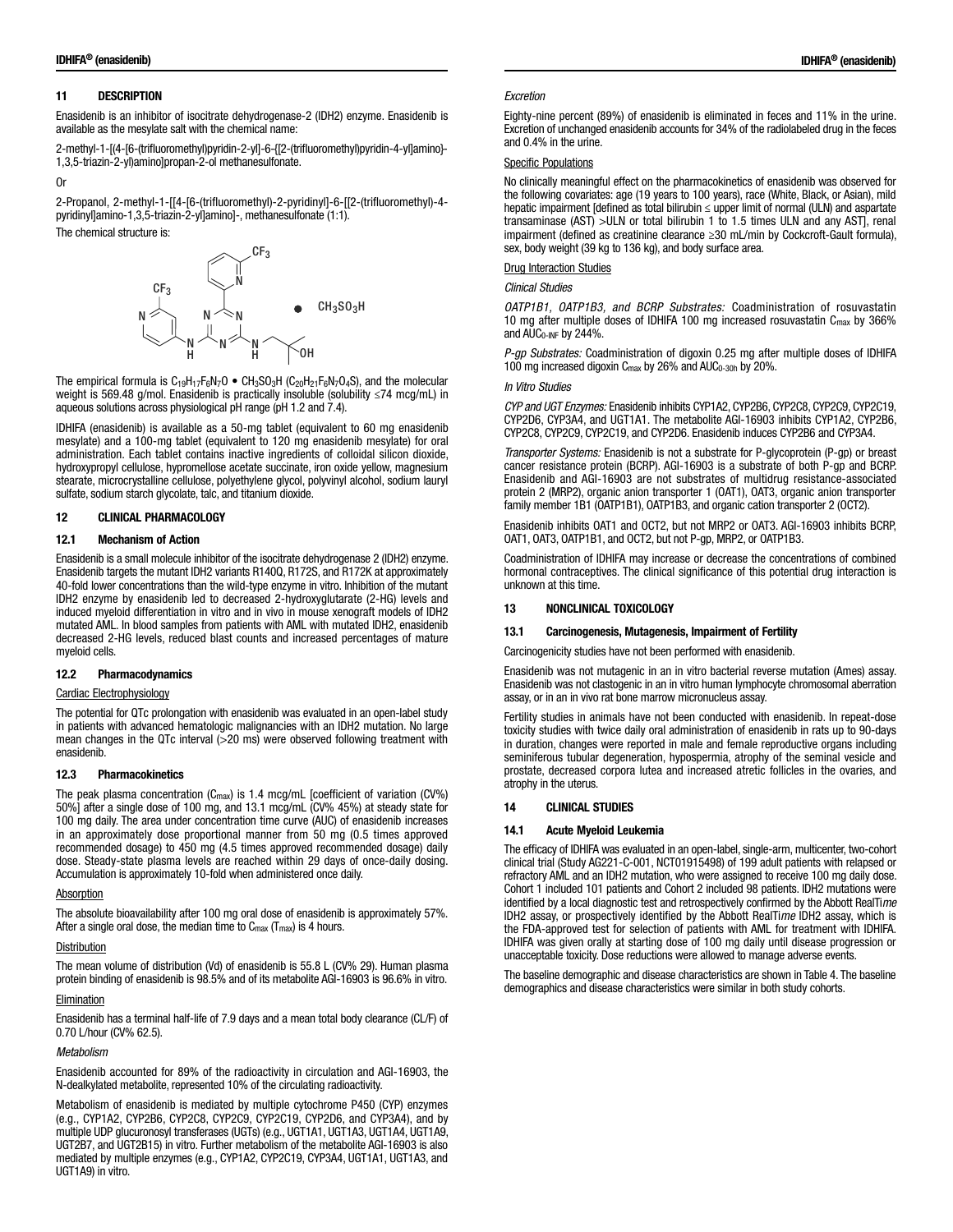Table 4: Baseline Demographic and Disease Characteristics in Patients with Relapsed or Refractory AML

| <b>Demographic and Disease Characteristics</b>          | IDHIFA (100 mg daily)<br>N=199 |
|---------------------------------------------------------|--------------------------------|
| <b>Demographics</b>                                     |                                |
| Age (Years) Median (Min, Max)                           | 68 (19, 100)                   |
| Age Categories, n (%)                                   |                                |
| $<$ 65 years                                            | 76 (38)                        |
| ≥65 years to $<$ 75 years                               | 74 (37)                        |
| $\geq$ 75 years                                         | 49 (25)                        |
| Sex, n (%)                                              |                                |
| Male                                                    | 103 (52)                       |
| Female                                                  | 96 (48)                        |
| Race, n (%)                                             |                                |
| White                                                   | 153 (77)                       |
| <b>Black</b>                                            | 10(5)                          |
| Asian                                                   | 1(1)                           |
| Native Hawaiian/Other Pacific Islander                  | 1(1)                           |
| Other/Not Provided                                      | 34 (17)                        |
| Disease Characteristics, n (%)                          |                                |
| ECOG PS $a$ , n $(\%)$                                  |                                |
| 0                                                       | 46 (23)                        |
| 1                                                       | 124 (62)                       |
| 2                                                       | 28 (14)                        |
| Relapsed AML, n (%)                                     | 95 (48)                        |
| Refractory AML, n (%)                                   | 104 (52)                       |
| IDH2 Mutation <sup>b</sup> , n (%)                      |                                |
| R <sub>140</sub>                                        | 155 (78)                       |
| R <sub>172</sub>                                        | 44 (22)                        |
| Time from Initial AML Diagnosis (months)                |                                |
| Median (min, max) (172 patients)                        | 11.3 (1.2, 129.1)              |
| Cytogenetic Risk Status, n (%)                          |                                |
| Intermediate                                            | 98 (49)                        |
| Poor                                                    | 54 (27)                        |
| Missing/Failure                                         | 47 (24)                        |
| Prior Stem Cell Transplantation for AML, n (%)          | 25 (13)                        |
| Transfusion Dependent at Baseline <sup>c</sup> , n (%)  | 157 (79)                       |
| Number of Prior Anticancer Regimens, n (%) <sup>d</sup> |                                |
| 1                                                       | 89 (45)                        |
| 2                                                       | 64 (32)                        |
| $\geq$ 3                                                | 46 (23)                        |
| Median number of prior therapies (min, max)             | 2(1, 6)                        |

ECOG PS: Eastern Cooperative Oncology Group Performance Status.

a 1 patient had missing baseline ECOG PS.

**b** For 3 patients with different mutations detected in bone marrow compared to blood, the result of blood is reported.

<sup>c</sup> Patients were defined as transfusion dependent at baseline if they received any red blood cell or platelet transfusions within the 8-week baseline period.

<sup>d</sup> Includes intensive and/or nonintensive therapies.

Efficacy was established on the basis of the rate of complete response (CR)/complete response with partial hematologic recovery (CRh), the duration of CR/CRh, and the rate of conversion from transfusion dependence to transfusion independence. The efficacy results are shown in Table 5 and were similar in both cohorts. The median follow-up was 6.6 months (range, 0.4 to 27.7 months). Similar CR/CRh rates were observed in patients with either R140 or R172 mutation.

|  | Table 5: | <b>Efficacy Results in Patients with Relapsed or Refractory AML</b> |
|--|----------|---------------------------------------------------------------------|
|--|----------|---------------------------------------------------------------------|

| Endpoint                         | IDHIFA (100 mg daily)<br>$N = 199$ |
|----------------------------------|------------------------------------|
| CRª n (%)                        | 37 (19)                            |
| 95% CI                           | (13, 25)                           |
| Median DOR <sup>b</sup> (months) | 8.2                                |
| 95% CI                           | (4.7, 19.4)                        |
| CRhº n (%)                       | 9(4)                               |
| 95% CI                           | (2, 8)                             |
| <b>Median DOR (months)</b>       | 9.6                                |
| 95% CI                           | (0.7, NA)                          |
| CR/CRh n (%)                     | 46 (23)                            |
| 95% CI                           | (18, 30)                           |
| <b>Median DOR (months)</b>       | 8.2                                |
| 95% CI                           | (4.3, 19.4)                        |

CI: confidence interval, NA: not available.

<sup>a</sup> CR (complete remission) was defined as <5% of blasts in the bone marrow, no evidence of disease, and full recovery of peripheral blood counts (platelets >100,000/microliter and absolute neutrophil counts [ANC] >1,000/microliter).

**b DOR (duration of response) was defined as time since first response of CR or CRh to relapse** or death, whichever is earlier.

 $c$  CRh (complete remission with partial hematological recovery) was defined as  $<$ 5% of blasts in the bone marrow, no evidence of disease, and partial recovery of peripheral blood counts (platelets >50,000/microliter and ANC >500/microliter).

For patients who achieved a CR/CRh, the median time to first response was 1.9 months (range, 0.5 to 7.5 months) and the median time to best response of CR/CRh was 3.7 months (range, 0.6 to 11.2 months). Of the 46 patients who achieved a best response of CR/CRh, 39 (85%) did so within 6 months of initiating IDHIFA.

Among the 157 patients who were dependent on red blood cell (RBC) and/or platelet transfusions at baseline, 53 (34%) became independent of RBC and platelet transfusions during any 56-day post baseline period. Of the 42 patients who were independent of both RBC and platelet transfusions at baseline, 32 (76%) remained transfusion independent during any 56-day post baseline period.

#### 16 HOW SUPPLIED/STORAGE AND HANDLING

### 16.1 How Supplied

50-mg tablet: Pale yellow to yellow oval-shaped film-coated tablet debossed "ENA" on one side and "50" on the other side.

• 30-count bottles of 50-mg tablets with a desiccant canister (NDC 59572-705-30)

100-mg tablet: Pale yellow to yellow capsule-shaped film-coated tablet debossed "ENA" on one side and "100" on the other side.

• 30-count bottles of 100-mg tablets with a desiccant canister (NDC 59572-710-30)

## 16.2 Storage

Store at 20°C-25°C (68°F-77°F); excursions permitted between 15°C-30°C (59°F-86°F) [see USP Controlled Room Temperature]. Keep the bottle tightly closed. Store in the original bottle (with a desiccant canister) to protect from moisture.

### 17 PATIENT COUNSELING INFORMATION

Advise the patient to read the FDA-approved patient labeling (Medication Guide).

#### Differentiation Syndrome

Advise patients on the risks of developing differentiation syndrome as early as 1 day and during the first 5 months on treatment. Ask patients to immediately report any symptoms suggestive of differentiation syndrome, such as fever, cough or difficulty breathing, bone pain, rapid weight gain or swelling of their arms or legs, to their healthcare provider for further evaluation *[see Boxed Warning and Warnings and Precautions (5.1)]*.

#### Tumor Lysis Syndrome

Advise patients on the risks of developing tumor lysis syndrome. Advise patients on the importance of maintaining high fluid intake and the need for frequent monitoring of blood chemistry values *[see Dosage and Administration (2.3) and Adverse Reactions (6.1)]*.

#### Gastrointestinal Adverse Reactions

Advise patients on risk of experiencing gastrointestinal reactions, such as diarrhea, nausea, vomiting, decreased appetite, and changes in their sense of taste. Ask patients to report these reactions to their healthcare provider, and advise patients how to manage them *[see Adverse Reactions (6.1)]*.

#### Elevated Blood Bilirubin

Inform patients that taking IDHIFA may cause elevated blood bilirubin, which is due to its mechanism of action, and not due to liver damage. Advise patients to report any changes to the color of their skin or the whites of their eyes to their healthcare provider for further evaluation *[see Adverse Reactions (6.1)]*.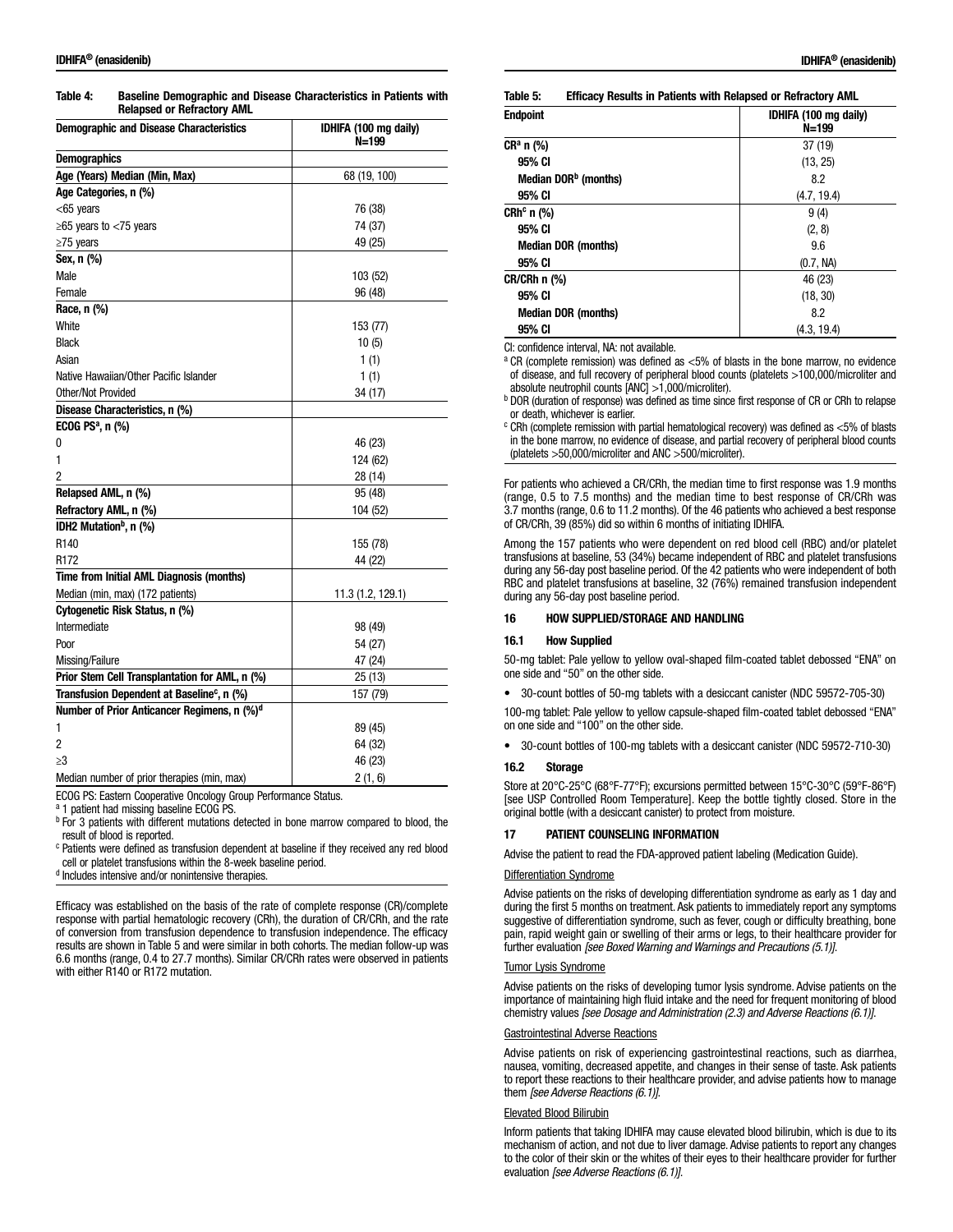## Embryo-Fetal Toxicity

Advise pregnant women of the potential risk to a fetus. Advise females of reproductive potential to notify their healthcare provider of a known or suspected pregnancy *[see Warnings and Precautions (5.2), Use in Specific Populations (8.1)]*.

Advise females of reproductive potential to use effective contraception during treatment with IDHIFA and for at least 2 months after the last dose. Advise males with female partners of reproductive potential to use effective contraception during treatment with IDHIFA and for at least 2 months after the last dose. Coadministration of IDHIFA may increase or decrease the concentrations of combined hormonal contraceptives. The clinical significance of this potential drug interaction is unknown at this time *[see Use in Specific Populations (8.3)]*.

#### Lactation

Advise women not to breastfeed during treatment with IDHIFA and for at least 2 months after the last dose *[see Use in Specific Populations (8.2)]*.

## **Drug Interactions**

Advise patients to inform their healthcare providers of all concomitant products, including over-the-counter products and supplements *[see Drug Interactions (7.1)]*.

#### Dosing and Storage Instructions

- Advise patients not to chew or split the tablets but swallow whole with a cup of water.
- Instruct patients that if they miss a dose or vomit after a dose of IDHIFA, to take it as soon as possible on the same day and return to normal schedule the following day. Advise patients not to take 2 doses to make up for the missed dose *[see Dosage and Administration (2.2)]*.

• Keep IDHIFA in the original container. Keep the container tightly closed with desiccant canister inside to protect the tablets from moisture *[see How Supplied/Storage and Handling (16.2)]*.

Manufactured for and marketed by: Celgene Corporation Summit, NJ 07901 Licensed from: Agios Pharmaceuticals Cambridge, MA 02139

Trademarks are the property of their respective owners.

IDHIFA® is a registered trademark of Celgene Corporation.

Pat. www.celgene.com/therapies

© 2016-2020 Celgene Corporation All Rights Reserved.

IDHPI.004/MG.004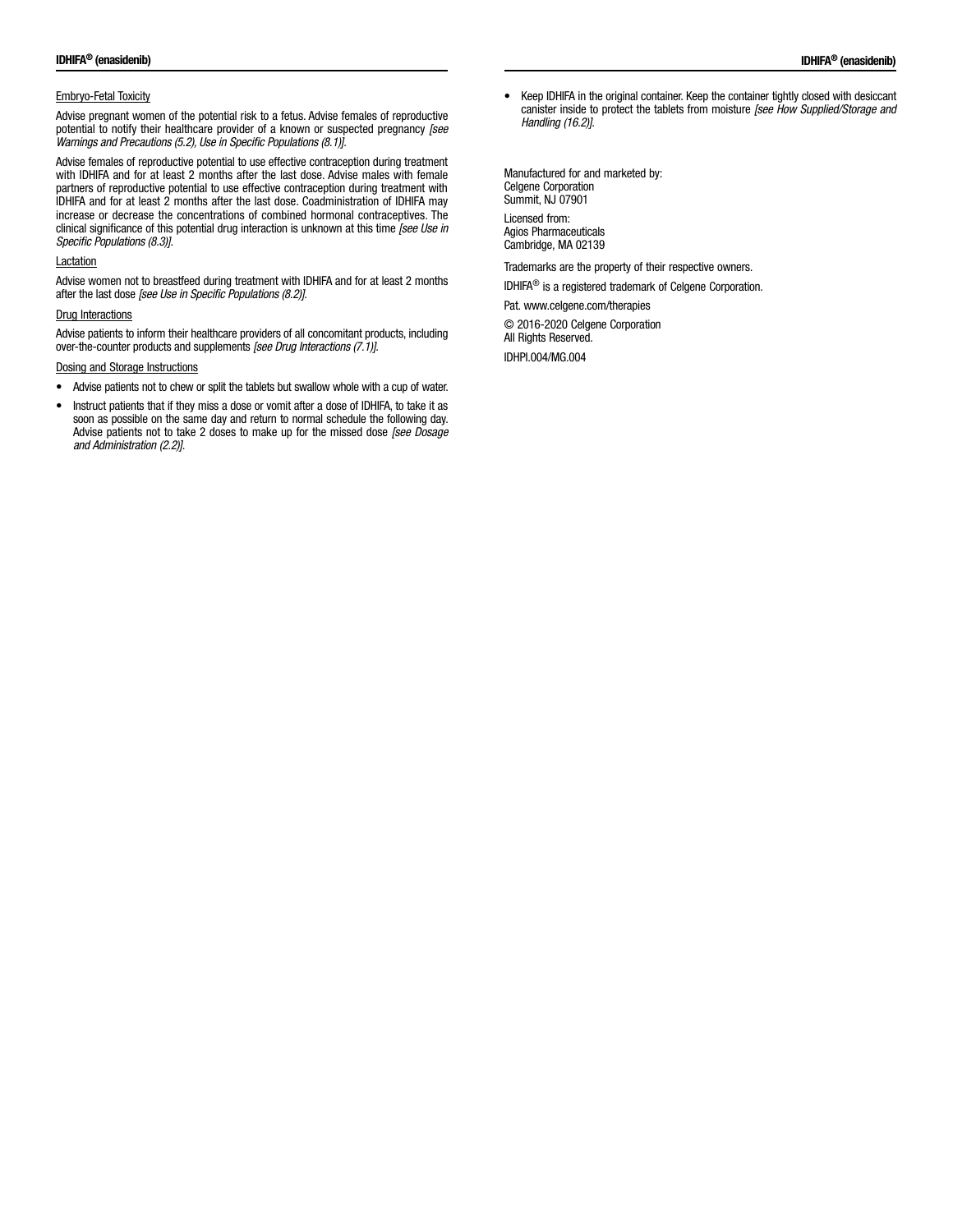# **MEDICATION GUIDE**

IDHIFA® (eyed-HEE-fuh) (enasidenib) tablets

# **What is the most important information I should know about IDHIFA? IDHIFA may cause serious side effects, including:**

- **Differentiation Syndrome.** Differentiation syndrome is a condition that affects your blood cells which may be life-threatening or lead to death if not treated. Differentiation syndrome has happened within 1 day and up to 5 months after starting IDHIFA. Call your healthcare provider or go to the nearest hospital emergency room right away if you develop any of the following symptoms of differentiation syndrome while taking IDHIFA:
	-
	-
	- fever strategies are settled as swelling around neck, groin, or underarm area
	- cough cough cough cough cough cough cough than 10 pounds within a week)
	- shortness of breath △ bone pain
- 

○ swelling of arms and legs

If you develop any of these symptoms of differentiation syndrome, your healthcare provider may start you on a medicine taken by mouth or given through a vein (intravenous) called corticosteroids and may monitor you in the hospital.

# **What is IDHIFA?**

IDHIFA is a prescription medicine used to treat people with acute myeloid leukemia (AML) with an isocitrate dehydrogenase-2 (IDH2) mutation whose disease has come back or has not improved after previous treatment(s).

It is not known if IDHIFA is safe and effective in children.

# **Before taking IDHIFA, tell your healthcare provider about all of your medical conditions, including if you:**

- Are pregnant or plan to become pregnant. IDHIFA can cause harm to your unborn baby if taken during pregnancy.
	- If you are able to become pregnant, your healthcare provider will do a pregnancy test before you start taking IDHIFA.
	- **Females** who are able to become pregnant and who take IDHIFA should use effective birth control (contraception) during treatment with IDHIFA and for at least 2 months after your last dose of IDHIFA.
	- Tell your healthcare provider right away if you become pregnant or think you might be pregnant during treatment with IDHIFA.
	- **Males**  who have female partners that are able to become pregnant should use effective birth control during treatment with IDHIFA and for at least 2 months after your last dose of IDHIFA.
	- IDHIFA may affect how hormonal contraceptives work and may cause them to not work as well.
	- Talk to your healthcare provider about birth control methods that may be right for you while taking IDHIFA.
	- IDHIFA may cause fertility problems in females and males, which may affect your ability to have children. Talk to your healthcare provider if you have concerns about fertility.
- Are breastfeeding or plan to breastfeed. It is not known if IDHIFA passes into your breast milk. You should not breastfeed during your treatment with IDHIFA and for at least 2 months after your last dose of IDHIFA.

**Tell your healthcare provider about all the medicines you take** , including prescription and over-the-counter medicines, vitamins, and herbal supplements.

# **How should I take IDHIFA?**

- Take IDHIFA exactly as your healthcare provider tells you to.
- Take IDHIFA 1 time a day at the same time each day.
- Swallow IDHIFA tablets whole. Do not chew or split the tablet.
- Swallow IDHIFA with 8 ounces (one cup) of water.
- IDHIFA can be taken with or without food.
- If you miss a dose of IDHIFA or vomit after taking a dose of IDHIFA, take the dose of IDHIFA as soon as possible on the same day. Then take your next dose the next day at your regularly scheduled time. **Do not**  take 2 doses at the same time to make up for the missed dose.
- Your healthcare provider should do blood tests to check your blood counts before you start IDHIFA treatment and at a minimum of every 2 weeks for at least the first 3 months during treatment to check for side effects.

# **What are the possible side effects of IDHIFA?**

**IDHIFA may cause serious side effects, including:**

**See "What is the most important information I should know about IDHIFA?"**